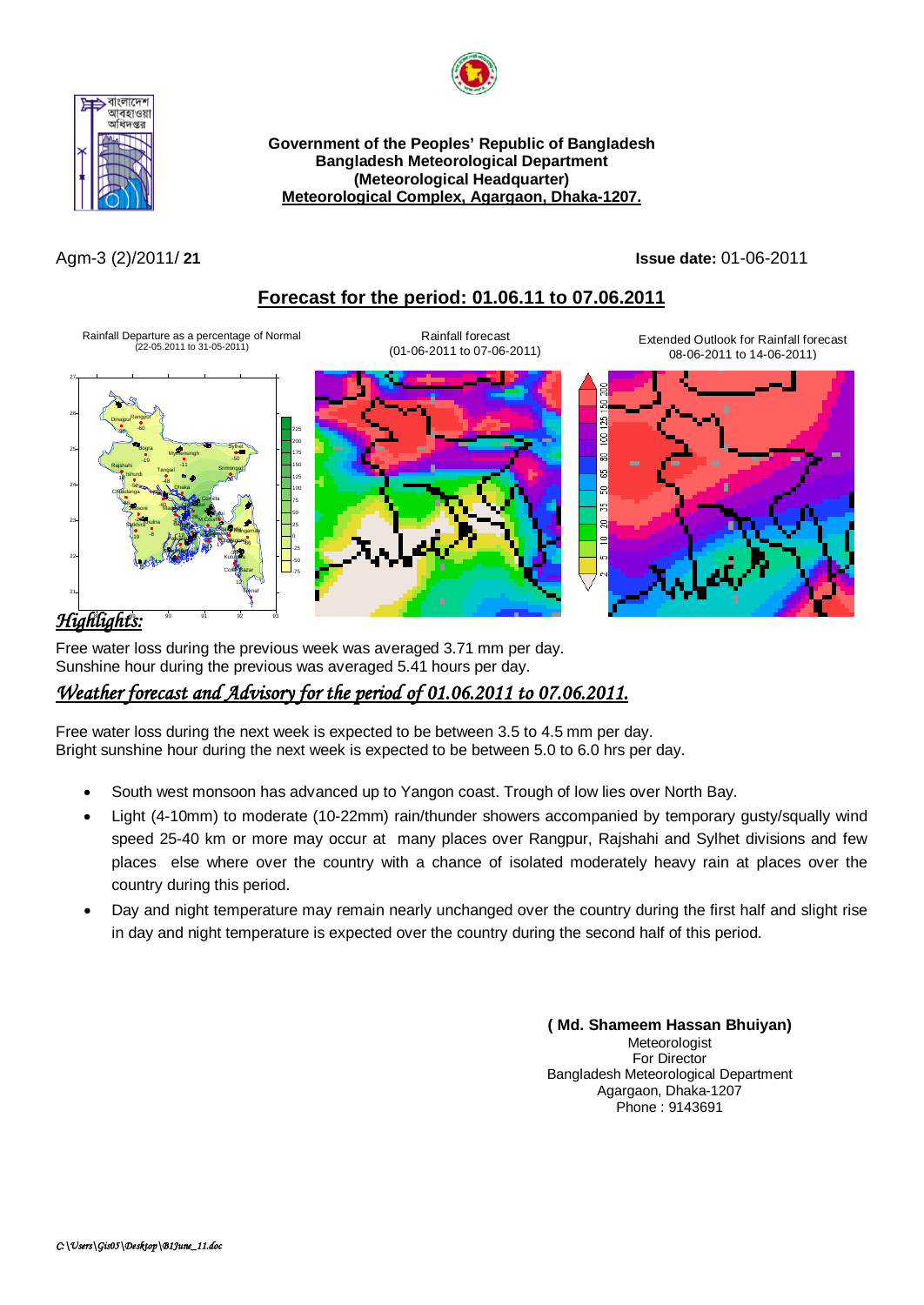# **Bangla Version**

## পূর্বাভাস, সময়: ০১-০৬-২০১১ থেকে ০৭-০৬-২০১১



## প্ৰধান বৈশিষ্ট্য সমহঃ-

গত সপ্তাহের দৈনিক বাষ্পীভবনের গড ৩ ৭১মিঃ মিঃ ছিল । গত সপ্তাহের দৈনিক সূর্যকিরণ কালের গড় ৫.৪১ ঘন্টা ছিল।

# আবহাওয়া পূর্বাভাসঃ- ০১-০৬-২০১১ ইং থেকে ০৭-০৬-২০১১ ইং পর্যন্ত ।

আগামী সপ্তাহের বাম্পীভবনের দৈনিক গড় মান ৩.৫ মিঃমিঃ থেকে ৪.৫ মিঃমিঃ থাকতে পারে। আগামী সপ্তাহের সর্যকিরণকালের দৈনিক গড মান ৫.০ ঘন্টা থেকে ৬.০ ঘন্টা থাকতে পারে।

- দক্ষিণ-পশ্চিম মৌসমী বায়ু ইয়াংগুন উপকূল পর্যন্ত অগ্রসর হয়েছে। একটি লঘুচাপের বর্ধিতাংশ উত্তর বঙ্গোপসাগরে অবস্থান করছে।
- এ সপ্তাহে রংপুর, রাজশাহী ও সিলেট বিভাগের অনেক স্থানে এবং দেশের অন্যত্র কিছু কিছু স্থানে ঘন্টায় ২৫-৪০ কিঃমিঃ বা আরও অধিক বেগে অস্থায়ী দমকা / ঝড়ো হাওয়া সহ হালকা (৪-১০ মিঃ মিঃ) থেকে মাঝারী ধরনের (১০-২২ মিঃমিঃ) বৃষ্টি / বজ্র বৃষ্টি হতে পারে। সেই সাথে কোথাও কোথাও বিক্ষিগুভাবে মাঝারী ধরণের ভারী বর্ষণের সম্ভাবনা রয়েছে।
- এ সপ্তাহের প্রথমার্ধে সারাদেশে দিন ও রাতের তাপমাত্রা অপরিবর্তিত থাকতে পারে এবং দ্বিতীয়ার্ধে দিন ও রাতের তাপমাত্রা সামান্য বৃদ্ধি পেতে পারে।

(মোঃ শামীম হাসান ভূইয়া) আবহাওয়াবিদ পরিচালকের পক্ষে বাংলাদেশ আবহাওয়া অধিদপ্তর, ঢাকা-১২০৭।